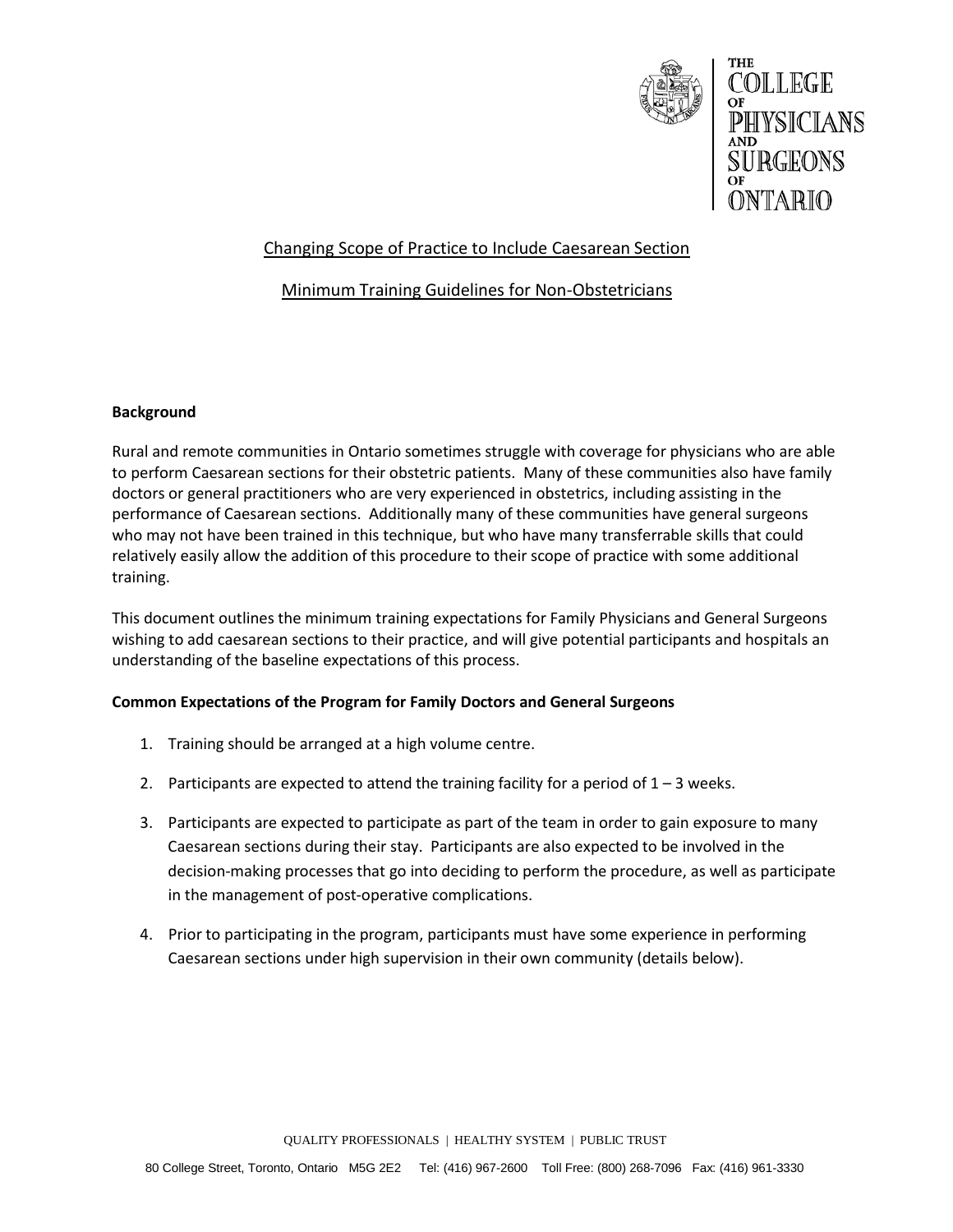

- 5. Prior to participating in the program, participants are expected to have reviewed a standard text book in Obstetrics, such as Williams Obstetrics, with a focus on reviewing:
	- 1. Indications
	- 2. Contraindications
	- 3. Operative technique
	- 4. Intra-operative and post-operative complications
- 6. The number of procedures required (see below) is set at a minimum. Some physicians and surgeons may require more experience than the minimum number in order to be able to be approved to work independently.
- 7. All physicians must receive a report on their performance and the report must be sent to the CPSO for consideration. *Participants MUST understand that the completion of the minimum number of sections does not guarantee competence to perform the procedure independently.*  That determination will be made by the obstetrical team at the training facility, based on objective observation of knowledge, skills and attitudes regarding the procedure.
- 8. The Quality Assurance Committee of the CPSO will review experience and reports to determine if any further action is required (such as a CPSO-assessment of practice) or to approve the physician's change of scope of practice. For more information about the Changing Scope of Practice policy and requirements, please visit[: http://www.cpso.on.ca/Policies-](http://www.cpso.on.ca/Policies-Publications/Policy/Changing-Scope-of-Practice)[Publications/Policy/Changing-Scope-of-Practice](http://www.cpso.on.ca/Policies-Publications/Policy/Changing-Scope-of-Practice)
- 9. Physicians are responsible for any costs associated with the program.

#### **Minimum Expectations for Family Doctors and General Practitioners**

- 1. Minimum of 5 years in family practice with an active obstetrical practice during the past 5 years\*.
- 2. Extensive experience in assisting in caesarean section during the last 5 years of practice.
- 3. Successful completion of the ALARM course through the SOGC.

QUALITY PROFESSIONALS | HEALTHY SYSTEM | PUBLIC TRUST